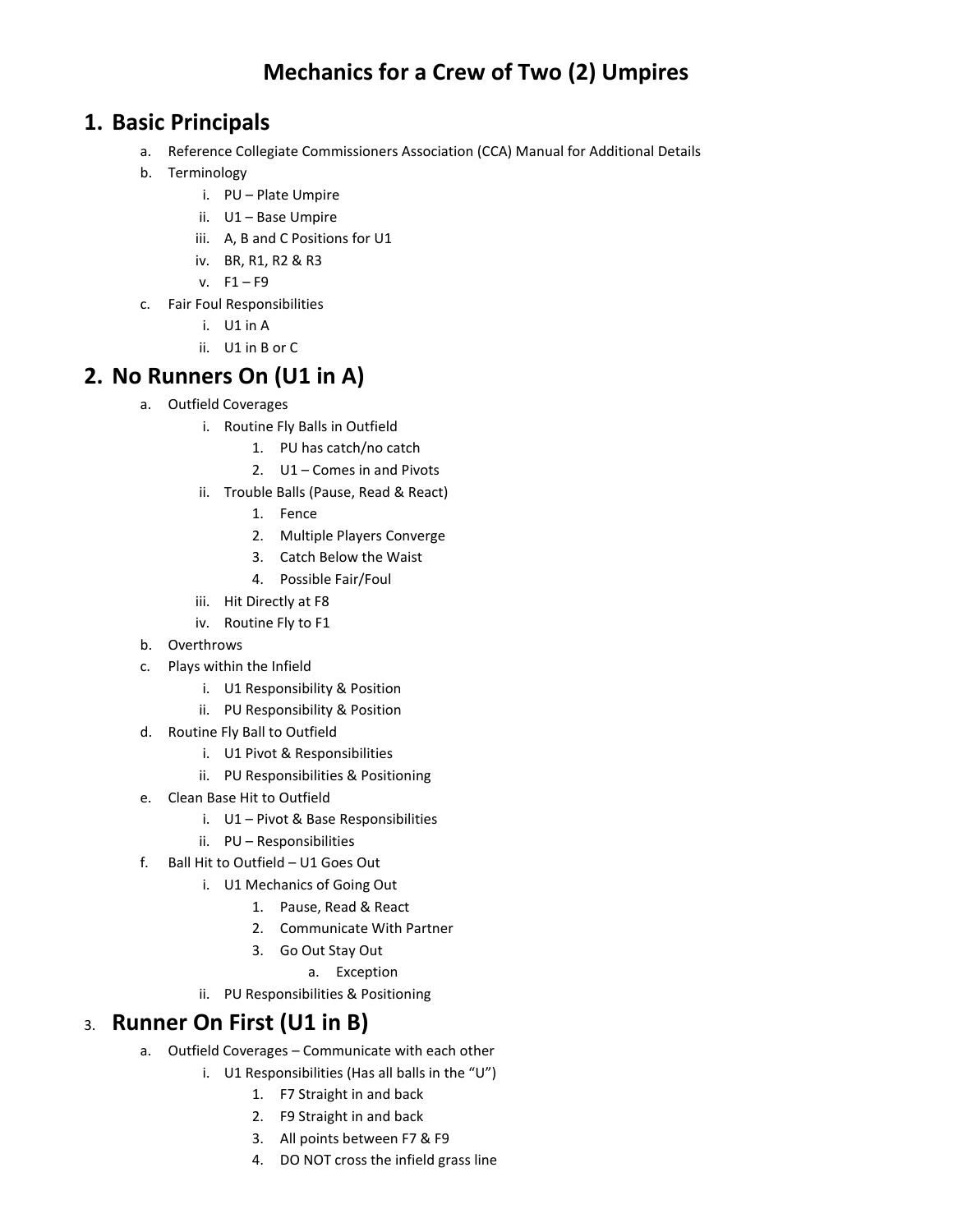- ii. PU Responsibility (Has all balls outside the "U")
- b. Plays within the infield
	- i. U1 has all plays at  $1<sup>st</sup>$  and  $2<sup>nd</sup>$  bases
	- ii. PU has force play slide rule at  $2^{nd}$  base after U1 turns to  $1^{st}$  base (From  $3^{rd}$  base side of pitcher's mound)
	- iii. PU has pulled foot & swipe tag help at first base if called upon
	- iv. If R1 is safe at  $2^{nd}$  base and continues to  $3^{rd}$  base, PU has play at  $3^{rd}$  base
- c. Clean hit to outfield
	- i. U1 has touches and all plays at  $1<sup>st</sup>$  and  $2<sup>nd</sup>$  bases
	- ii. PU will rotate to  $3^{rd}$  base in foul territory, if ball and runner move to cut-out area
		- 1. If R1 attempts to score on overthrow
			- a. PU will cover home staying in fair territory
			- b. U1 has all plays on BR at  $1<sup>st</sup>$ ,  $2<sup>nd</sup>$  and  $3<sup>rd</sup>$  bases
- d. Fly ball in the "U", catch and R1 tags and proceeds to  $2^{nd}$  base
	- i. PU observes action
	- ii. U1 has catch, tag at  $1<sup>st</sup>$  base and all plays on R1
- e. Fly ball outside the "U", (Possible fair/foul) catch and R1 tags and proceeds to  $2^{nd}$  base
	- i. PU has catch/no catch and fair/foul
		- 1. PU moves up the  $1<sup>st</sup>$  or  $3<sup>rd</sup>$  base line as far as possible before catch
	- ii. U1 has tag at  $1^{st}$  base and all plays on R1

#### **4. Runners On First and Second (U1 in C)**

- a. Plays within the infield
	- i. U1 has all plays at  $1^{st}$ ,  $2^{nd}$  and  $3^{rd}$  bases
	- ii. PU has force play slide rule at  $2^{nd}$  and  $3^{rd}$  bases after U1 turns (from point of plate)
	- iii. PU has pulled foot & swipe tag help at first base if called upon
- b. Clean hit to outfield
	- i. U1 has all plays at  $1^{st}$ ,  $2^{nd}$  and  $3^{rd}$  bases
	- ii.  $U1$  has touches at  $1^{st}$  and  $2^{nd}$  bases
	- iii. PU has all plays at home
	- iv. PU has touches at  $3^{rd}$  base and home plate
- c. Sacrifice fly to outfield
	- i. U1 has catches in "U", touches and tags at 1<sup>st</sup> and 2<sup>nd</sup> bases, all plays at 1<sup>st</sup> and 2<sup>nd</sup> bases
	- ii. PU has catches to F7 outside the "U", and play into 3<sup>rd</sup> base
	- iii. PU has catches to F9 outside the "U" and  $\underline{U1}$  has play into  $3^{rd}$  base (PU must communicate)

## **5. Runners On First, Second and Third (U1 in C)**

- a. Plays within the infield
	- i. U1 has all plays at  $1^{st}$ ,  $2^{nd}$  and  $3^{rd}$  bases
	- ii. PU has all plays at home plate
	- iii. PU has force play slide rule at 2<sup>nd</sup> and 3<sup>rd</sup> bases after U1 turns (from point of plate) AND force play slide rule at home plate
	- iv. PU has pulled foot & swipe tag help at first base if called upon
- b. Clean hit to outfield
	- i. U1 has all plays at  $1<sup>st</sup>$ ,  $2<sup>nd</sup>$  and  $3<sup>rd</sup>$  bases
	- ii.  $U1$  has touches at  $1^{st}$  and  $2^{nd}$  bases
	- iii. PU has all plays at home
	- iv. PU has touches at  $3^{rd}$  base and home plate
- c. Sacrifice fly to outfield
	- i. U1 has catches in "U", touches and tags at 1<sup>st</sup> and 2<sup>nd</sup> bases, all plays at 1<sup>st</sup>, 2<sup>nd</sup> and 3<sup>rd</sup> bases
	- ii. PU has catches outside the "U", touches at 3<sup>rd</sup> base and home plate, tag-up at 3<sup>rd</sup> base